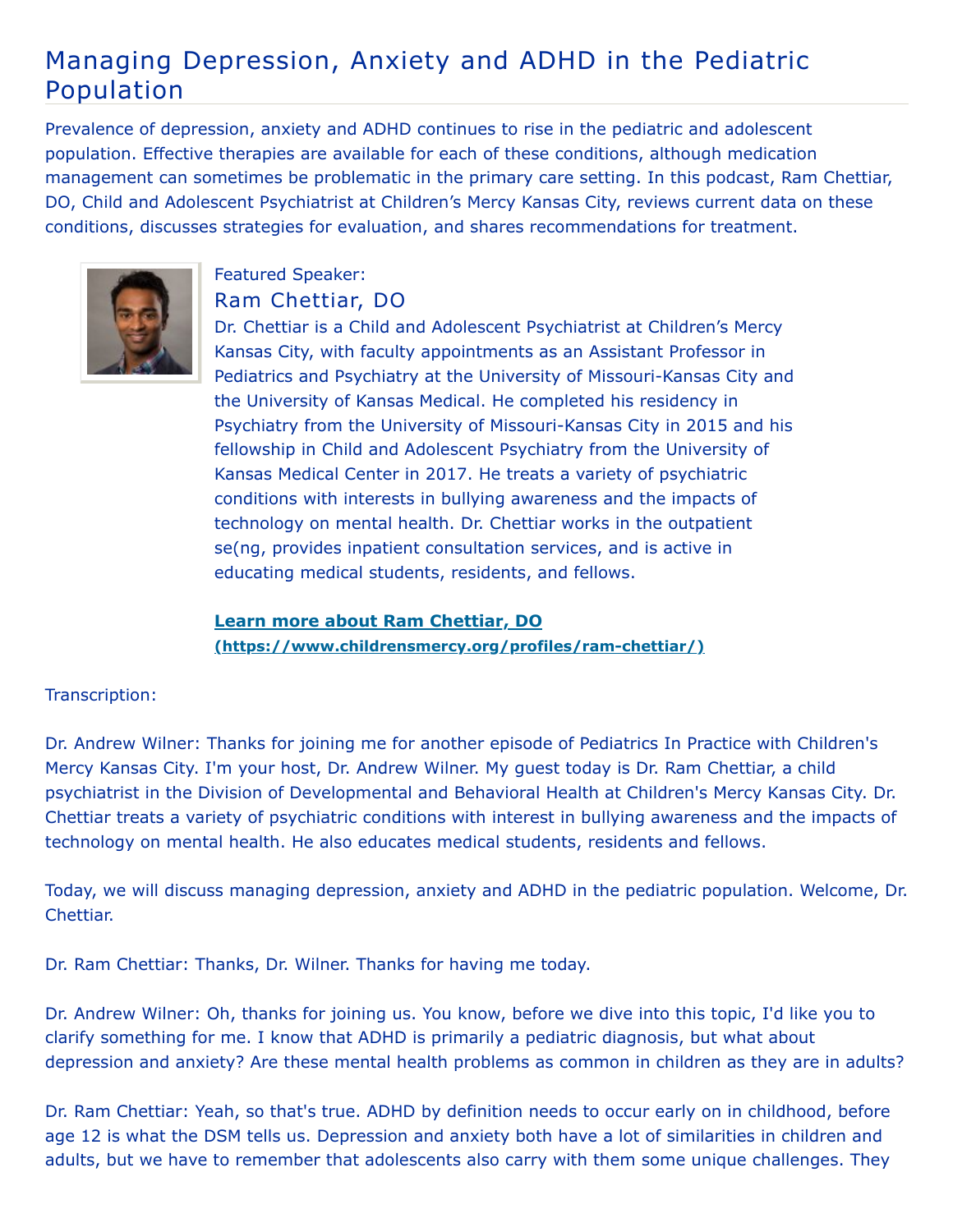have developing brains and the brain tends to develop into our mid-20s. They have additional social pressures that adults don't always experience, academic stress. Teens tend to be more in the moment. They have more difficulty with executive functioning tasks, such as planning for the future. And when you take all of these things in, teenagers tend to have unique challenges that lead to symptoms of depression and anxiety. And we find that rates of depression and anxiety tend to rise from late childhood through the teenage years and they tend to affect a larger proportion of teenagers and even adults.

Dr. Andrew Wilner: Right. So, you know, life is not easy these days. And I think for young people, the world has gotten even more complicated and more stressful. So how do you differentiate when a child's unhappiness with life is actually a depression that needs some sort of medical therapy?

Dr. Ram Chettiar: Yeah, it's a good question and it's a complicated question. That's when I tell parents and caregivers, when that red flag of yours goes up, when you feel that something's not quite right, you should listen to that feeling. Oftentimes in a quick appointment with a pediatrician, they're going to do some screening tools, but they're not going to understand kind of the nuances of how your child is.

So, one thing that I tell a lot of parents to look out for is look at abrupt changes in behavior or mood. If we see that your child has been trotting along and doing pretty well and all of a sudden, they have different habits with their sleep or appetite or their social situation. Those should be triggers to identify and seek help.

And when we're talking about help, depending on the severity of the depression symptoms, you can seek help a number of ways. One way might be just addressing lifestyle changes, making sure that the child is not on screens too much, making sure they're getting enough sleep. Beyond that, we have mental health professionals that are available.

They might be available through the schools such as a school counselor or in the community or a hospital like my own, Children's Mercy. And in these settings, we're looking at therapy as a very reasonable modality to address depression as well as medication. And there may be a role for medication. And in some cases, you might choose to do both therapy and medication to address these symptoms.

Dr. Andrew Wilner: I guess I'd be remiss if I didn't just touch on teenage suicide. It's my impression from the news media that this is an increasing problem. Is that accurate?

Dr. Ram Chettiar: That is accurate. Unfortunately, we do very well in a lot of areas in medicine, but mental health and teenagers is an area that we have struggled with. At this point, adolescent second leading cause of death is suicide, which, you know, by all accounts are highly preventable and treatable. We see that these rates have increased over time as well. So it is a troubling statistic. And there's a lot of reasons that could be playing a role and a part of which is obviously stigma, where people are often finding it difficult to seek appropriate treatment, despite having very effective treatments available. So we would like to identify kids that are at higher risk for depression, even anxiety for that matter, get them reasonable treatment early on. And we often find that these kids go on to lead very successful lives with a really wonderful prognosis.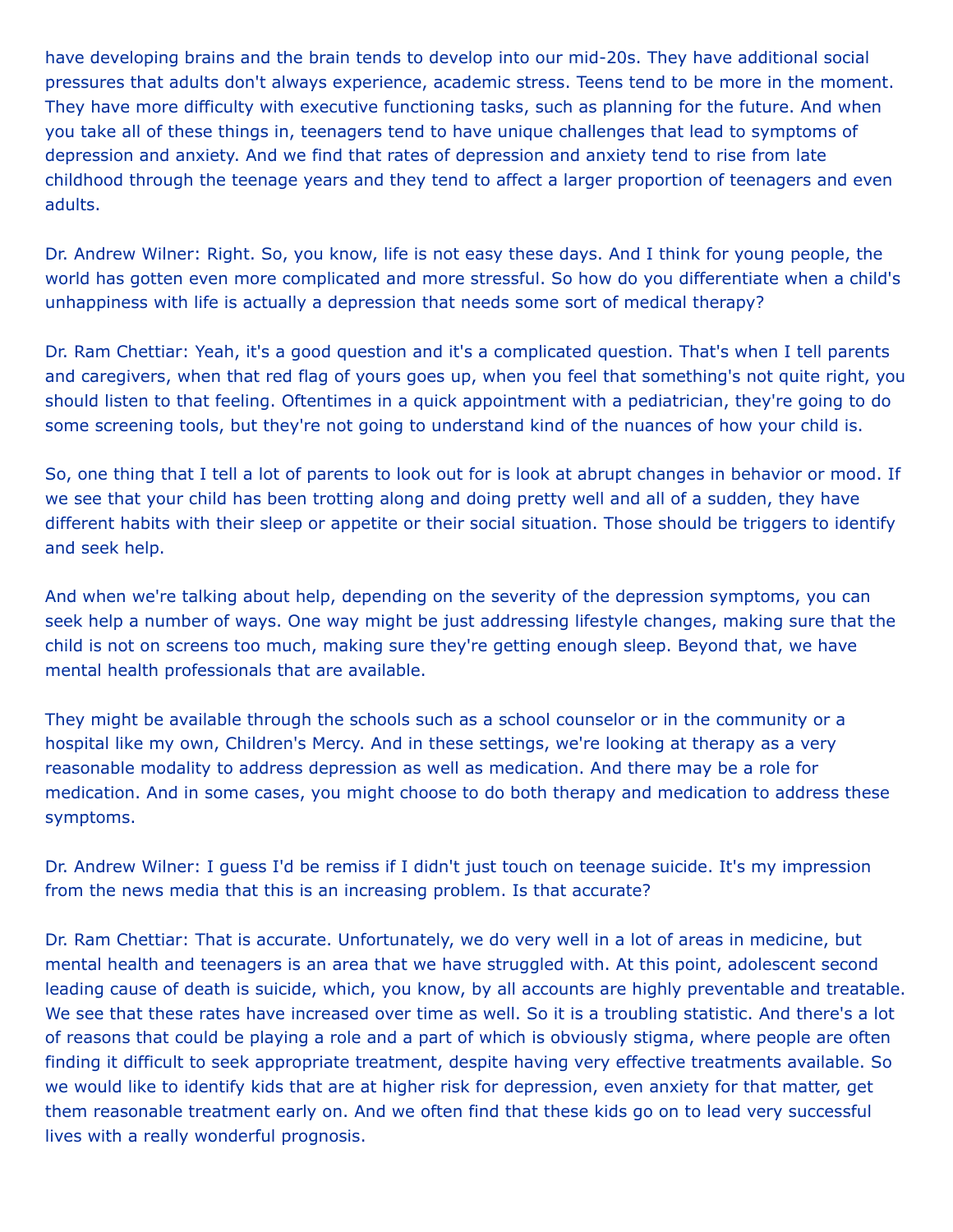Dr. Andrew Wilner: I know you have an interest in bullying. Does that contribute to depression and suicide?

Dr. Ram Chettiar: Yes. It's interesting because it's really evolved over time. Bullying has always existed and we can all probably pinpoint times in our childhood where we witnessed or we're a victim of bullying. Now we have social media, we have technological advances and bullying has really changed where kids these days unfortunately experienced bullying around the clock. You can't shut it off because they're on devices all the time. So we do have the physical bullying. We do have the cyber bullying. And we don't really have great strategies that are set in stone to address bullying. We all tend to address it different ways. Schools handle it different ways. And we do find that bullying can often lead to symptoms of anxiety or depression.

Now, when we're talking about suicide, that becomes a little bit more complicated. I would go as far as to say that kids who have had suicidal thoughts who have been bullied probably have some other factors playing a role as well. Maybe they have underlying depression. Maybe they have a history of trauma, abuse, neglect, things like that, which can complicate the picture. But bullying certainly doesn't help these kids who might be more prone to having suicidal thoughts.

Dr. Andrew Wilner: Let me ask you a general question. You mentioned earlier that children's brains are developing, I think into their early 20s, right? So I think a lot of parents have reservations about their children taking medication that might potentially interfere with the development of the brain. How would you address that?

Dr. Ram Chettiar: Luckily, we have a lot of data to work with. Medications that address mood, anxiety, and ADHD have been around for decades. We see that they are generally considered safe. We see people using them well into their adult years and having a higher quality of life because of the medications.

Now, we need to be thoughtful about medications. There's no medicine that does not come with side effects. And considering this, I always want to make sure that if we're using a medicine that is absolutely necessary, and if we can try more conservative measures or as an adjunct to medicine include therapy or behavioral strategies, that's always going to be important.

But we don't want to underestimate the benefit that medicine may provide as well. A lot of kids are undertreated for symptoms of depression or anxiety and even ADHD for that matter. And we're seeing it come out in the data that kids these days have quite a bit of burden related to mood symptoms as well as suicide as you mentioned previously.

Dr. Andrew Wilner: All right. Thank you. Let's move on to anxiety. How do you know whether a child has an anxiety problem or not?

Dr. Ram Chettiar: Yeah, anxiety can be a little tricky. So we characterize anxiety as someone who's having excessive worry. Now, these symptoms need to be chronic and, by chronic, I mean, at least six months. So if a child has excessive worries for more than six months, you might consider anxiety. But a lot of kids show anxiety in different ways. Anxiety might show up as difficulty falling or staying asleep, maybe increased irritability, decreased concentration, restlessness muscle tension, all of these things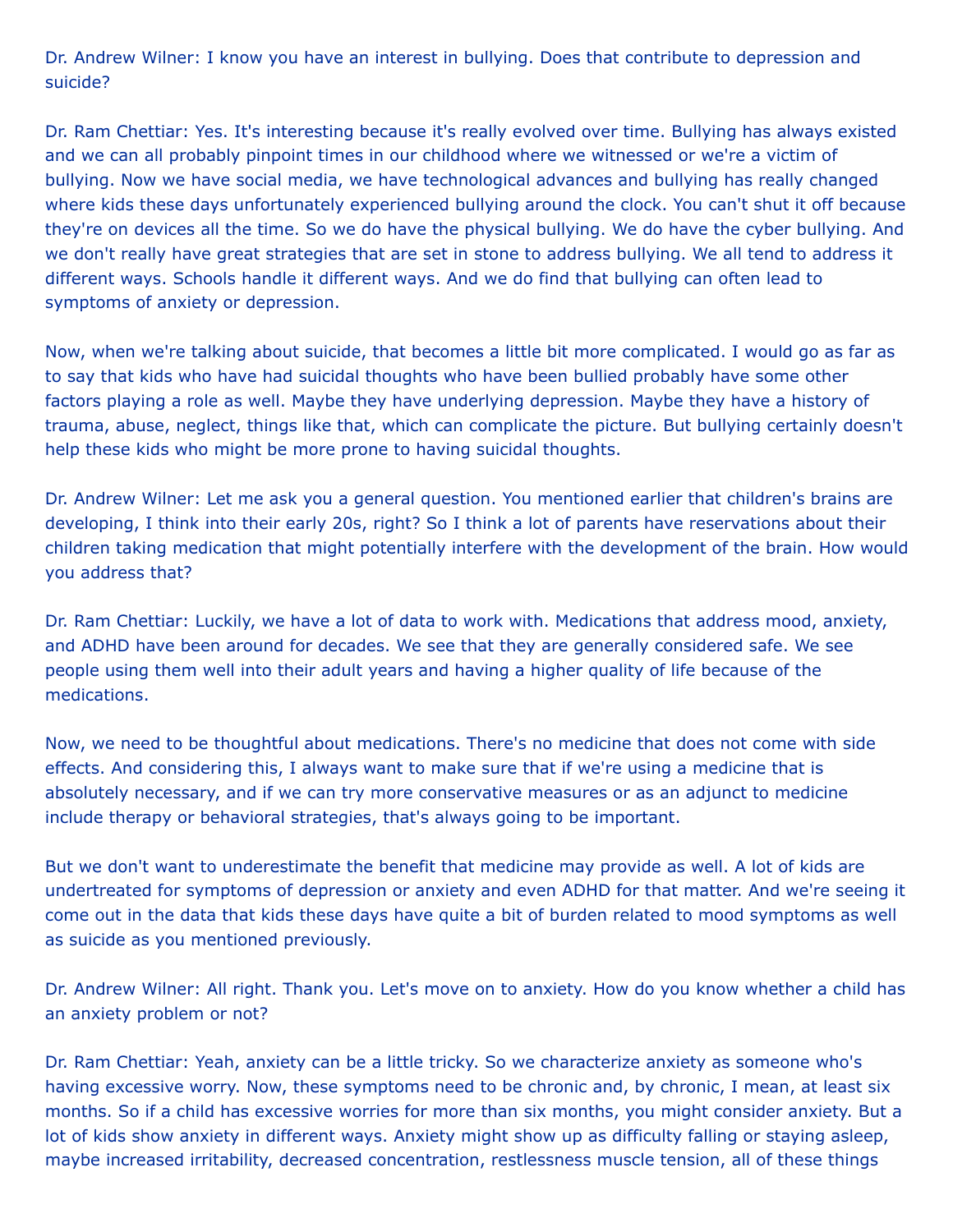can be signs of anxiety. And again, I go back to, "Is this an abrupt change in my child who I know not to be a certain way?" If we're seeing these changes, we're seeing a child in discomfort and we can't clearly identify what might be going on, you might think about anxiety in a case like that.

Dr. Andrew Wilner: And is it the same approach, so with mental health, that there are behavioral strategies and also medication strategies?

Dr. Ram Chettiar: Yes. That's right. So with anxiety, there is a role for medication. There is a role for therapy. Interestingly with anxiety, when compared to depression, we find that therapy is even more effective than it can be for depression. So those with anxiety, I might even lean a little harder on therapy modalities such as cognitive behavioral therapy. We do find that the combination of therapy and medicine together is superior to either modality on its own. But there is highly effective treatment out there for anxiety and, generally, the treatment for anxiety and depression are similar.

Dr. Andrew Wilner: In terms of excess worry, it's sort of lighting up a bulb in my mind. That sounds a little bit some of that that could be a OCD, worrying about cleanliness or worrying that the clothes aren't put on properly or things aren't done in a certain order. What age, I guess, does that start to be a problem if it exists, OCD? And then how do you know, I mean, ordering things and having a specific way of doing things, kind of a sign of maturity? How do you sort that out?

Dr. Ram Chettiar: So this is a really good question, and we'll address OCD. When we think about any disorder that has symptoms of anxiety, you can usually bring it back to a child's developmental stage. For example, separation anxiety, when a child is going to preschool, it might be the first time they're separated from their parents. So we might see those symptoms pop up at that time.

When you talk about OCD, this is when kids are starting to get a better idea of their environment. They realize what germs are, how germs can make us sick, for example. They might have a fear now of somebody breaking into their home. So they're checking locks or checking lights and things like that.

So you can sometimes bring it back to a developmental stage. Now, checking locks, you know, it's probably a good idea to keep your doors locked, and I think that is reasonable. However, with OCD, you have to consider how compulsive is this behavior. Is a child checking a lock and then checking it again? And then they go to bed and wake up in the middle of the night and they're not sure and they check it another time. Now, it's disrupting our sleep. Now, it's affecting our mental health and wellbeing to an increased degree. So if you're doing it compulsively to the point that it's affecting your ability to take care of your other responsibilities and, for a child, that might be doing their schoolwork, being kind to your family and friends, eating dinner at the dinner table, you know, whatever it might be, then we determine is it worth treating. And OCD is also highly treatable. And again, there's very effective therapy strategies to help desensitize a child to the obsessive tendencies that they may have. And there is a role for medication in OCD as well.

Dr. Andrew Wilner: Well, that's reassuring. Well, let's move on to ADHD. I know that many people think ADHD is over-diagnosed, particularly in the United States. It's like you look at other countries and, you know, our incidence of ADHD is like a hundred times that of similar Western countries. Like how does that happen? So is it that we're ovediagnosing it? Or are they underdiagnosing it or what's the story?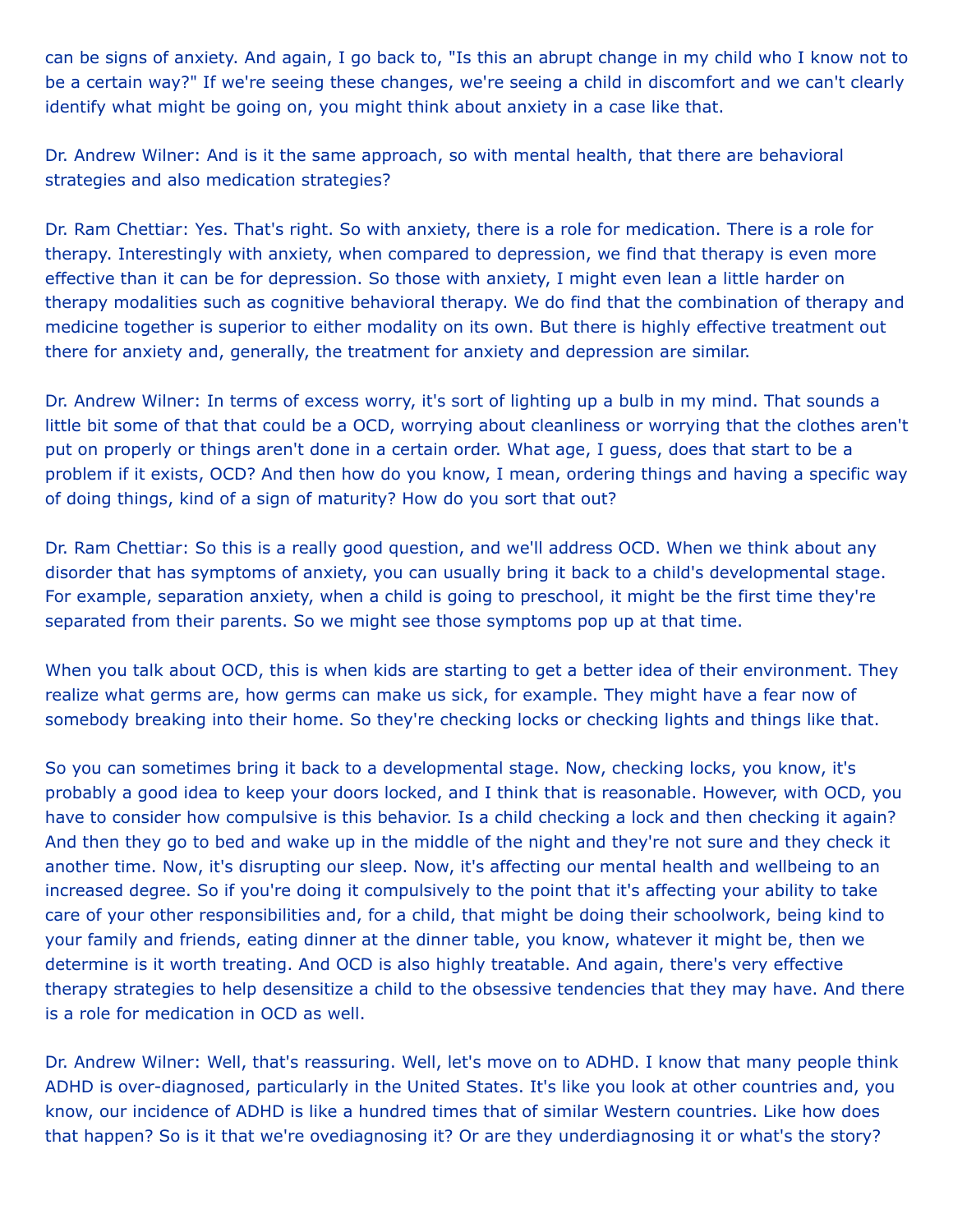Dr. Ram Chettiar: So ADHD is complicated because it's mimicked by a lot of other disorders, if you will. So the data would suggest we are actually even now undertreating ADHD. There's a lot of kids with ADHD that are not getting appropriate treatment for it. That being said, we are seeing higher rates of ADHD diagnoses. But you have to consider, are they maybe grouping other conditions into ADHD, such as someone with an intellectual disability or learning disorder? I know that sometimes it's hard to test for these things. So it might be easier to give a child in ADHD diagnosis because they're struggling academically.

We see that screens are abundant and kids are addicted to video games and social media and their tablets. And we are essentially inducing artificial ADHD symptoms in a whole generation of kids who are using screens excessively. Now, I wouldn't call that true ADHD, but the symptoms look very much alike. And related to that, we're also seeing that kids do not sleep nearly as well as they used to. And a large proportion of adolescents are sleep-deprived. And when we're sleep-deprived, you can imagine we're not going to concentrate well. We might be more restless, maybe even hyperactive for a young child.

So there are a lot of things that mimic ADHD that we may be calling ADHD prematurely. But that being said, we still need to be thoughtful about ADHD diagnosis because it is extremely debilitating and has very effective treatment, which can really be game changers in a lot of kids' lives.

Dr. Andrew Wilner: How old must a child be before you would make that diagnosis?

Dr. Ram Chettiar: So the key is identifying the child's developmental status. So, you could take a group of a hundred three-year-olds and I would say just based on ADHD criteria, 98 of them would probably qualify for a diagnosis. But we know that this is developmentally appropriate for three-year-olds to be hyper and impulsive and inattentive.

So if the symptoms are great enough that they are causing disruptions outside of what you would expect for a child's developmental age, you can diagnose ADHD even in early childhood. I've seen three and four-year-old kids with ADHD. Though it's extremely rare, you do want to consider their developmental age. But to have the diagnosis, they have to have symptoms prior to age 12.

So when I see maybe an older teenager or even a young adult come into the clinic and say that they have ADHD for the first time, at that point, we want to question the diagnosis and wonder what else could be affecting their ability to focus and concentrate.

Dr. Andrew Wilner: So to help parents and pediatricians, when they suspect ADHD, when do they refer to you? What's their next step?

Dr. Ram Chettiar: Oftentimes the recommendation might be coming from the schools or maybe it's a sports coach or organizer of another club or an activity. Parents live with their kids, they raised their kids and often don't identify some of these things as being issues. So it's often a referral from another adult.

That being said, if a child is falling behind in school or maybe the child is getting into things which could cause safety concern. Maybe they're running into traffic. Maybe they're doing things where they don't have good control of their body. They're sustaining a lot of injuries because they're not having good